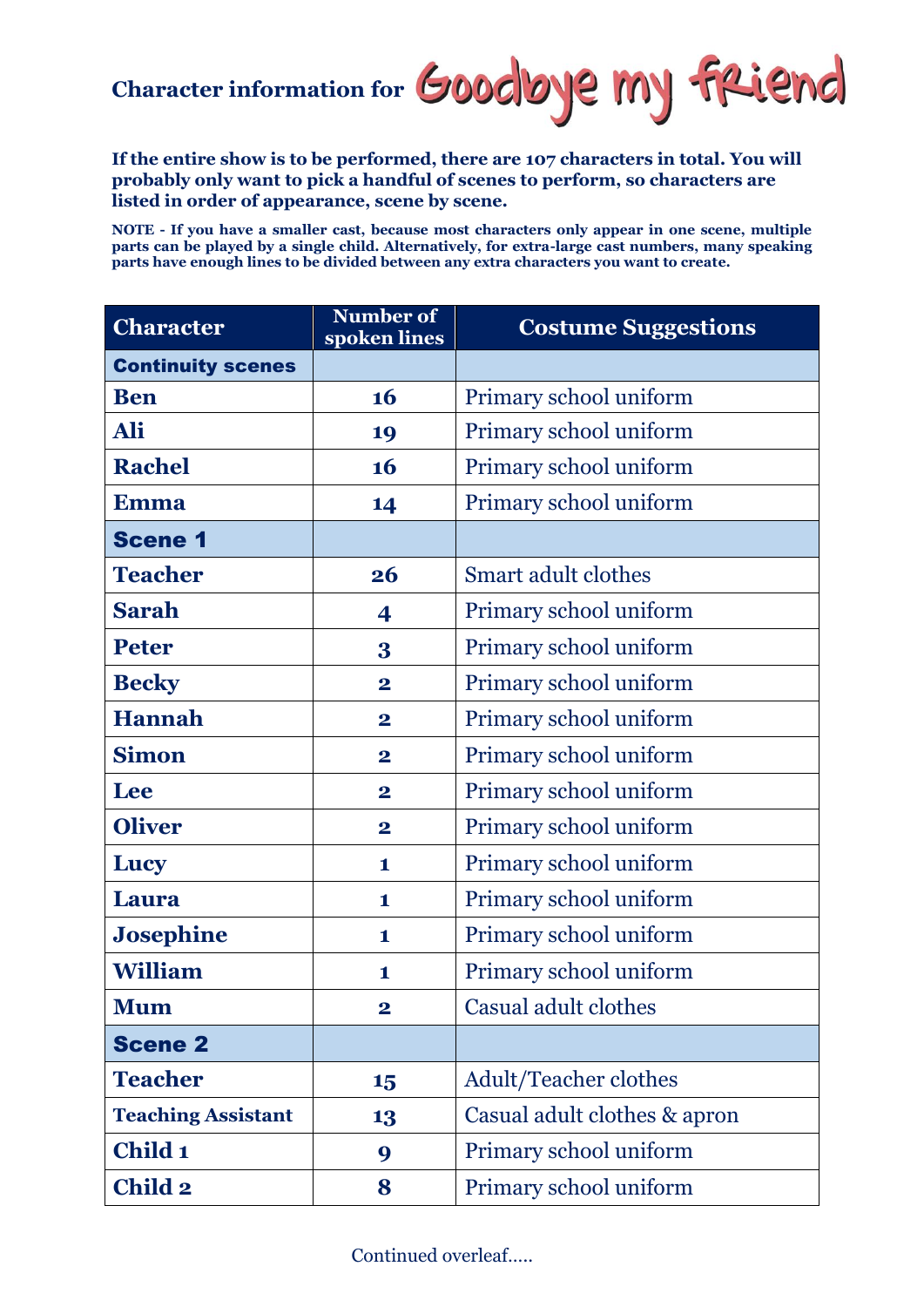| Child <sub>3</sub>  | 8                       | Primary school uniform                            |
|---------------------|-------------------------|---------------------------------------------------|
| Child 4             | 9                       | Primary school uniform                            |
| Child <sub>5</sub>  | 8                       | Primary school uniform                            |
| <b>Child 6</b>      | 8                       | Primary school uniform                            |
| Infant 1            | 3                       | Primary school uniform                            |
| <b>Infant 2</b>     | 3                       | Primary school uniform                            |
| <b>Scene 3</b>      |                         |                                                   |
| <b>Teacher</b>      | $\overline{\mathbf{5}}$ | Smart adult clothes then coat, hat scarf & gloves |
| Child 1             | 3                       | Shorts, vest/t-shirt & trainers                   |
| <b>Child 2</b>      | 3                       | Shorts, vest/t-shirt & trainers                   |
| Child 3             | 3                       | Shorts, vest/t-shirt & trainers                   |
| Child 4             | $\overline{\mathbf{2}}$ | Shorts, vest/t-shirt & trainers                   |
| Child <sub>5</sub>  | $\overline{\mathbf{2}}$ | Shorts, vest/t-shirt & trainers                   |
| <b>Child 6</b>      | $\overline{\mathbf{2}}$ | Shorts, vest/t-shirt & trainers                   |
| <b>Scene 4</b>      |                         |                                                   |
| <b>Teacher</b>      | 13                      | Waterproof coat, hiking boots & bobble hat        |
| Helper <sub>1</sub> | 8                       | A variation of the teacher's clothes              |
| <b>Helper 2</b>     | 8                       | A variation of the teacher's clothes              |
| <b>Bus Driver</b>   | 3                       | Peaked cap, white short-sleeved shirt & tie       |
| Child 1             | $\overline{\mathbf{2}}$ | Primary school uniform plus coat                  |
| <b>Child 2</b>      | $\overline{\mathbf{2}}$ | Primary school uniform plus coat                  |
| Child 3             | $\overline{\mathbf{2}}$ | Primary school uniform plus coat                  |
| Child 4             | $\overline{\mathbf{2}}$ | Primary school uniform plus coat                  |
| Child <sub>5</sub>  | $\overline{\mathbf{2}}$ | Primary school uniform plus coat                  |
| <b>Child 6</b>      | $\overline{\mathbf{2}}$ | Primary school uniform plus coat                  |
| Child 7             | $\overline{\mathbf{2}}$ | Primary school uniform plus coat                  |
| <b>Child 8</b>      | $\overline{\mathbf{2}}$ | Primary school uniform plus coat                  |
| <b>Announcer</b>    | $\overline{\mathbf{3}}$ | N/A                                               |
| <b>Scene 5</b>      |                         |                                                   |
| <b>Teacher</b>      | $\overline{\mathbf{3}}$ | N/A                                               |
| Child 1             | 6                       | Primary school uniform                            |

Continued overleaf…..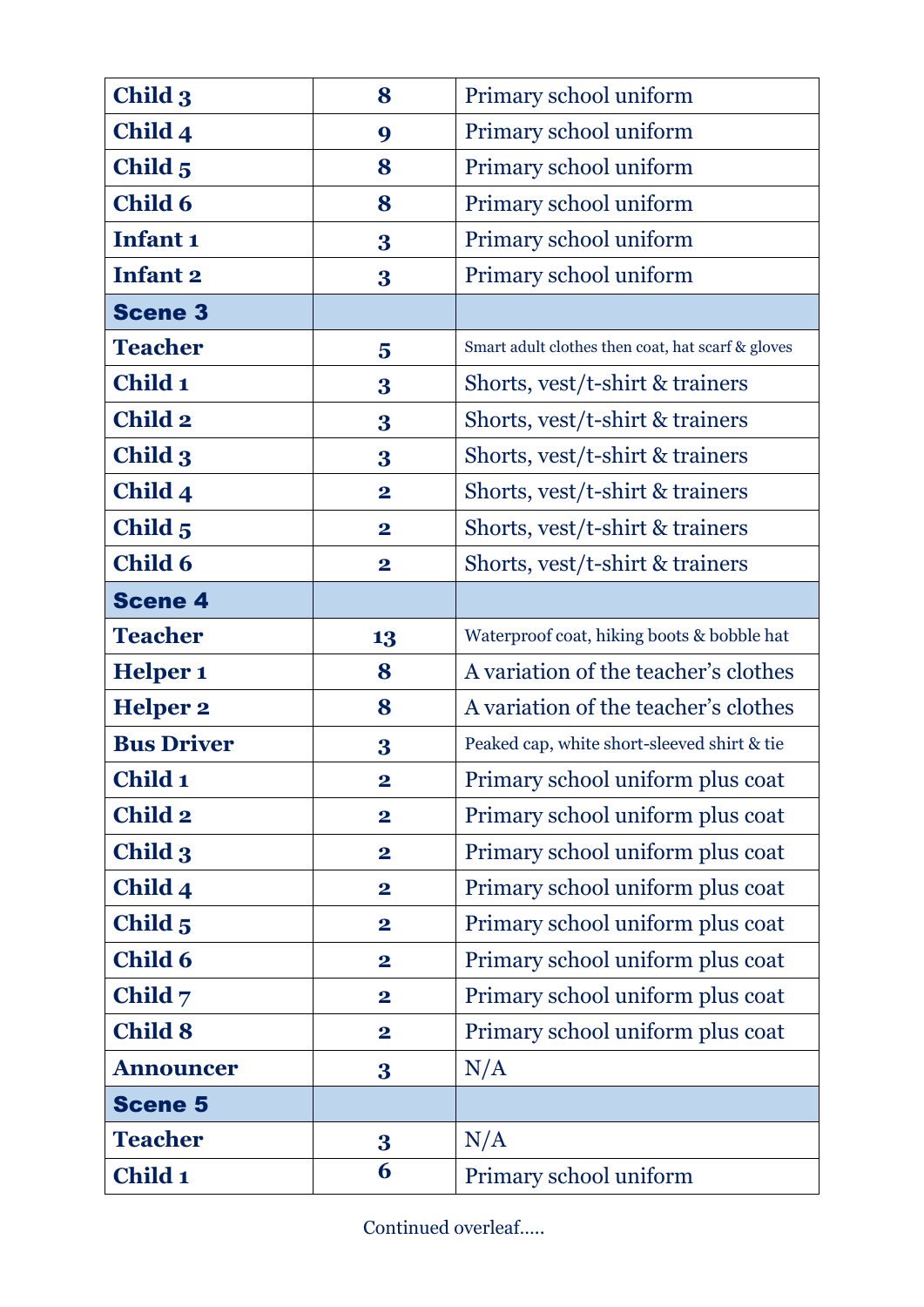| <b>Child 2</b>       | 6                       | Primary school uniform                                       |
|----------------------|-------------------------|--------------------------------------------------------------|
| Child 3              | $\overline{\mathbf{5}}$ | Primary school uniform                                       |
| <b>Scene 6</b>       |                         |                                                              |
| Cook 1               | 6                       | Chef's whites                                                |
| <b>Cook 2</b>        | $\overline{\mathbf{5}}$ | Chef's whites                                                |
| Cook 3               | 4                       | Chef's whites                                                |
| Cook 4               | 4                       | Chef's whites                                                |
| <b>Dinner Lady 1</b> | 6                       | Black skirt, white blouse & black waistcoat                  |
| <b>Dinner Lady 2</b> | 7                       | Black skirt, white blouse & black waistcoat                  |
| <b>Dinner Lady 3</b> | 4                       | Black skirt, white blouse & black waistcoat                  |
| <b>Dinner Lady 4</b> | 6                       | Black skirt, white blouse & black waistcoat                  |
| <b>Dinner Lady 5</b> | 9                       | Black skirt, white blouse & black waistcoat                  |
| <b>Boy 1</b>         | 3                       | Dinner suit                                                  |
| Girl 1               | 1                       | Gown                                                         |
| <b>Boy 2</b>         | $\overline{\mathbf{2}}$ | Dinner suit                                                  |
| Girl 2               | 1                       | Gown                                                         |
| <b>Boy 3</b>         | $\overline{\mathbf{2}}$ | Dinner suit                                                  |
| Girl 3               | 1                       | Gown                                                         |
| <b>Boy 4</b>         | $\mathbf 2$             | Dinner suit                                                  |
| Girl 4               | 1                       | Gown                                                         |
| <b>Scene 7</b>       |                         |                                                              |
| <b>Teacher</b>       | 3 (long ones!)          | <b>Smart adult clothes</b>                                   |
| <b>Angel 1</b>       | $\overline{\mathbf{5}}$ | White 'toga', cardboard wings & tinsel halo                  |
| <b>Angel 2</b>       | 4                       | White 'toga', cardboard wings & tinsel halo                  |
| <b>Angel 3</b>       | 4                       | White 'toga', cardboard wings & tinsel halo                  |
| <b>Gabriel</b>       | 1                       | White 'toga', larger cardboard wings & larger<br>tinsel halo |
| <b>Mary</b>          | $\overline{\mathbf{2}}$ | Tunic & headdress                                            |
| <b>Joseph</b>        | 4                       | Tunic & headdress                                            |
| <b>Donkey</b>        | N/A                     | Pantomime costume                                            |
| <b>Innkeeper</b>     | 5                       | Tunic & apron                                                |
| 3 Shepherds          | 1                       | Tunics & headdresses                                         |

Continued overleaf…..